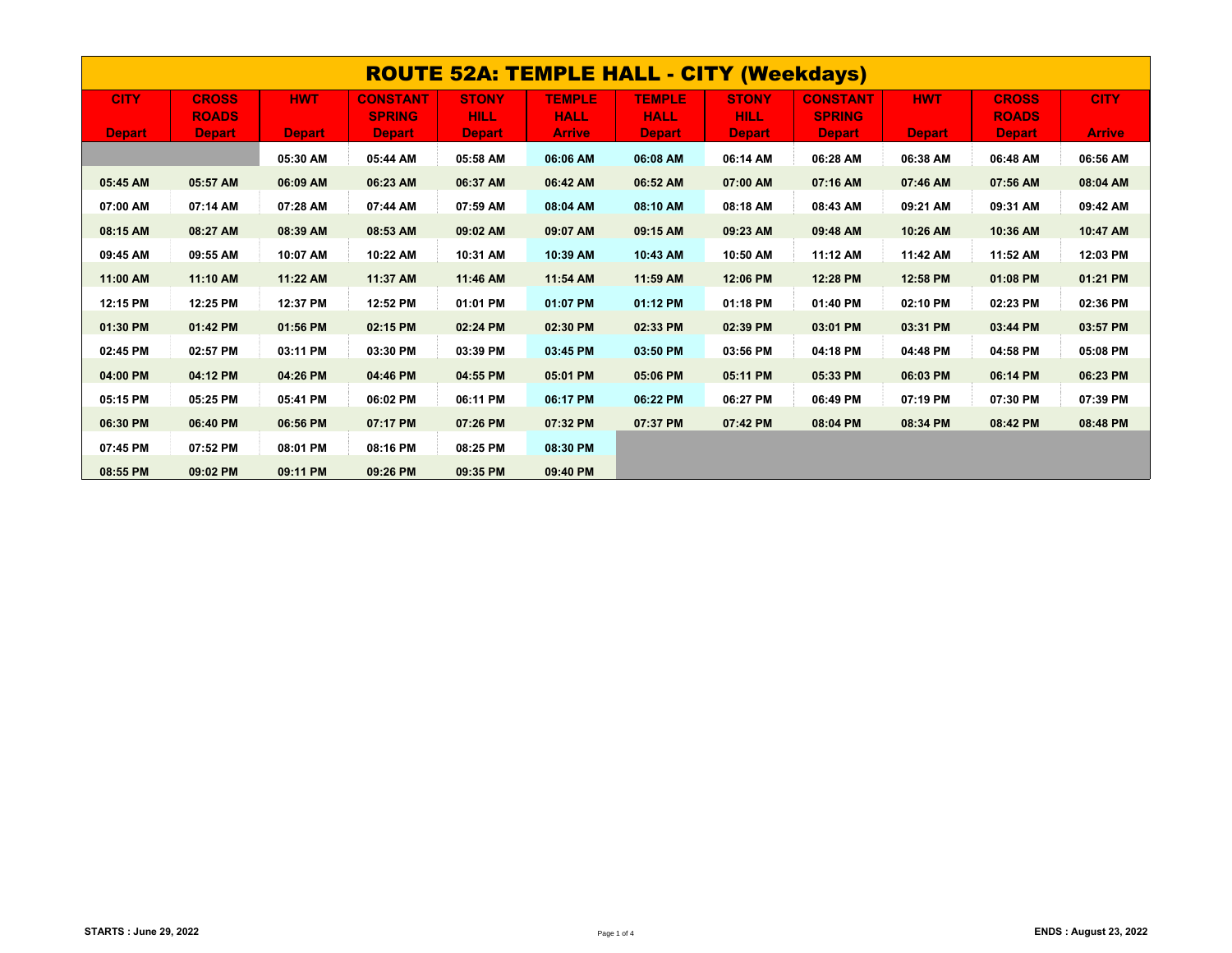| <b>ROUTE 52A: TEMPLE HALL - CITY (Saturdays)</b> |                              |               |                                  |                             |                              |                              |                             |                                  |               |                              |               |
|--------------------------------------------------|------------------------------|---------------|----------------------------------|-----------------------------|------------------------------|------------------------------|-----------------------------|----------------------------------|---------------|------------------------------|---------------|
| <b>CITY</b>                                      | <b>CROSS</b><br><b>ROADS</b> | <b>HWT</b>    | <b>CONSTANT</b><br><b>SPRING</b> | <b>STONY</b><br><b>HILL</b> | <b>TEMPLE</b><br><b>HALL</b> | <b>TEMPLE</b><br><b>HALL</b> | <b>STONY</b><br><b>HILL</b> | <b>CONSTANT</b><br><b>SPRING</b> | <b>HWT</b>    | <b>CROSS</b><br><b>ROADS</b> | <b>CITY</b>   |
| <b>Depart</b>                                    | <b>Depart</b>                | <b>Depart</b> | <b>Depart</b>                    | <b>Depart</b>               | <b>Arrive</b>                | <b>Depart</b>                | <b>Depart</b>               | <b>Depart</b>                    | <b>Depart</b> | <b>Depart</b>                | <b>Arrive</b> |
|                                                  |                              |               |                                  |                             |                              | 05:30 AM                     | 05:38 AM                    | 05:44 AM                         | 05:45 AM      | 05:52 AM                     | 06:02 AM      |
| 05:30 AM                                         | 05:38 AM                     | 05:46 AM      | 05:54 AM                         | 06:02 AM                    | 06:11 AM                     | 06:17 AM                     | 06:26 AM                    | 06:32 AM                         | 06:45 AM      | 06:52 AM                     | 07:04 AM      |
| 06:15 AM                                         | 06:23 AM                     | 06:31 AM      | 06:43 AM                         | 06:52 AM                    | 07:01 AM                     | 07:07 AM                     | 07:16 AM                    | 07:25 AM                         | 07:38 AM      | 07:45 AM                     | 07:57 AM      |
| 07:10 AM                                         | 07:19 AM                     | 07:28 AM      | 07:40 AM                         | 07:49 AM                    | 07:58 AM                     | 08:04 AM                     | 08:13 AM                    | 08:22 AM                         | 08:35 AM      | 08:42 AM                     | 08:54 AM      |
| 08:05 AM                                         | 08:14 AM                     | 08:23 AM      | 08:35 AM                         | 08:44 AM                    | 08:53 AM                     | 08:59 AM                     | 09:08 AM                    | 09:17 AM                         | 09:30 AM      | 09:37 AM                     | 09:49 AM      |
| 09:05 AM                                         | 09:14 AM                     | 09:23 AM      | 09:35 AM                         | 09:44 AM                    | 09:53 AM                     | 09:59 AM                     | 10:08 AM                    | 10:18 AM                         | 10:33 AM      | 10:42 AM                     | 10:54 AM      |
| 10:00 AM                                         | 10:09 AM                     | 10:19 AM      | 10:33 AM                         | 10:42 AM                    | 10:51 AM                     | 10:57 AM                     | 11:06 AM                    | 11:16 AM                         | 11:31 AM      | 11:40 AM                     | 11:52 AM      |
| 11:05 AM                                         | 11:15 AM                     | 11:25 AM      | 11:39 AM                         | 11:48 AM                    | 11:57 AM                     | 12:03 PM                     | 12:12 PM                    | 12:22 PM                         | 12:37 PM      | 12:45 PM                     | 12:57 PM      |
| 12:05 PM                                         | 12:15 PM                     | 12:25 PM      | 12:39 PM                         | 12:50 PM                    | 12:59 PM                     | 01:05 PM                     | 01:14 PM                    | 01:22 PM                         | 01:37 PM      | 01:45 PM                     | 01:57 PM      |
| 01:05 PM                                         | 01:15 PM                     | 01:27 PM      | 01:42 PM                         | 01:53 PM                    | 02:02 PM                     | 02:08 PM                     | 02:17 PM                    | 02:25 PM                         | 02:40 PM      | 02:48 PM                     | 03:00 PM      |
| 02:05 PM                                         | 02:15 PM                     | 02:27 PM      | 02:42 PM                         | 02:53 PM                    | 03:02 PM                     | 03:08 PM                     | 03:17 PM                    | 03:25 PM                         | 03:40 PM      | 03:48 PM                     | 04:00 PM      |
| 03:05 PM                                         | 03:15 PM                     | 03:27 PM      | 03:42 PM                         | 03:53 PM                    | 04:02 PM                     | 04:08 PM                     | 04:17 PM                    | 04:25 PM                         | 04:40 PM      | 04:48 PM                     | 05:00 PM      |
| 04:05 PM                                         | 04:15 PM                     | 04:27 PM      | 04:42 PM                         | 04:53 PM                    | 05:02 PM                     | 05:08 PM                     | 05:17 PM                    | 05:24 PM                         | 05:39 PM      | 05:47 PM                     | 05:59 PM      |
| 05:10 PM                                         | 05:22 PM                     | 05:34 PM      | 05:50 PM                         | 06:01 PM                    | 06:10 PM                     | 06:16 PM                     | 06:25 PM                    | 06:32 PM                         | 06:47 PM      | 06:55 PM                     | 07:07 PM      |
| 06:10 PM                                         | 06:22 PM                     | 06:34 PM      | 06:50 PM                         | 07:01 PM                    | 07:10 PM                     | 07:16 PM                     | 07:25 PM                    | 07:35 PM                         | 07:50 PM      | 07:58 PM                     | 08:08 PM      |
| 07:10 PM                                         | 07:22 PM                     | 07:34 PM      | 07:49 PM                         | 07:59 PM                    | 08:08 PM                     | 08:14 PM                     | 08:23 PM                    | 08:33 PM                         | 08:48 PM      | 08:56 PM                     | 09:06 PM      |
| 08:10 PM                                         | 08:22 PM                     | 08:34 PM      | 08:49 PM                         | 08:59 PM                    | 09:08 PM                     | 09:15 PM                     | 09:24 PM                    | 09:31 PM                         | 09:42 PM      | 09:49 PM                     | 09:57 PM      |
| 09:10 PM                                         | 09:19 PM                     | 09:28 PM      | 09:39 PM                         | 09:47 PM                    | 09:56 PM                     |                              |                             |                                  |               |                              |               |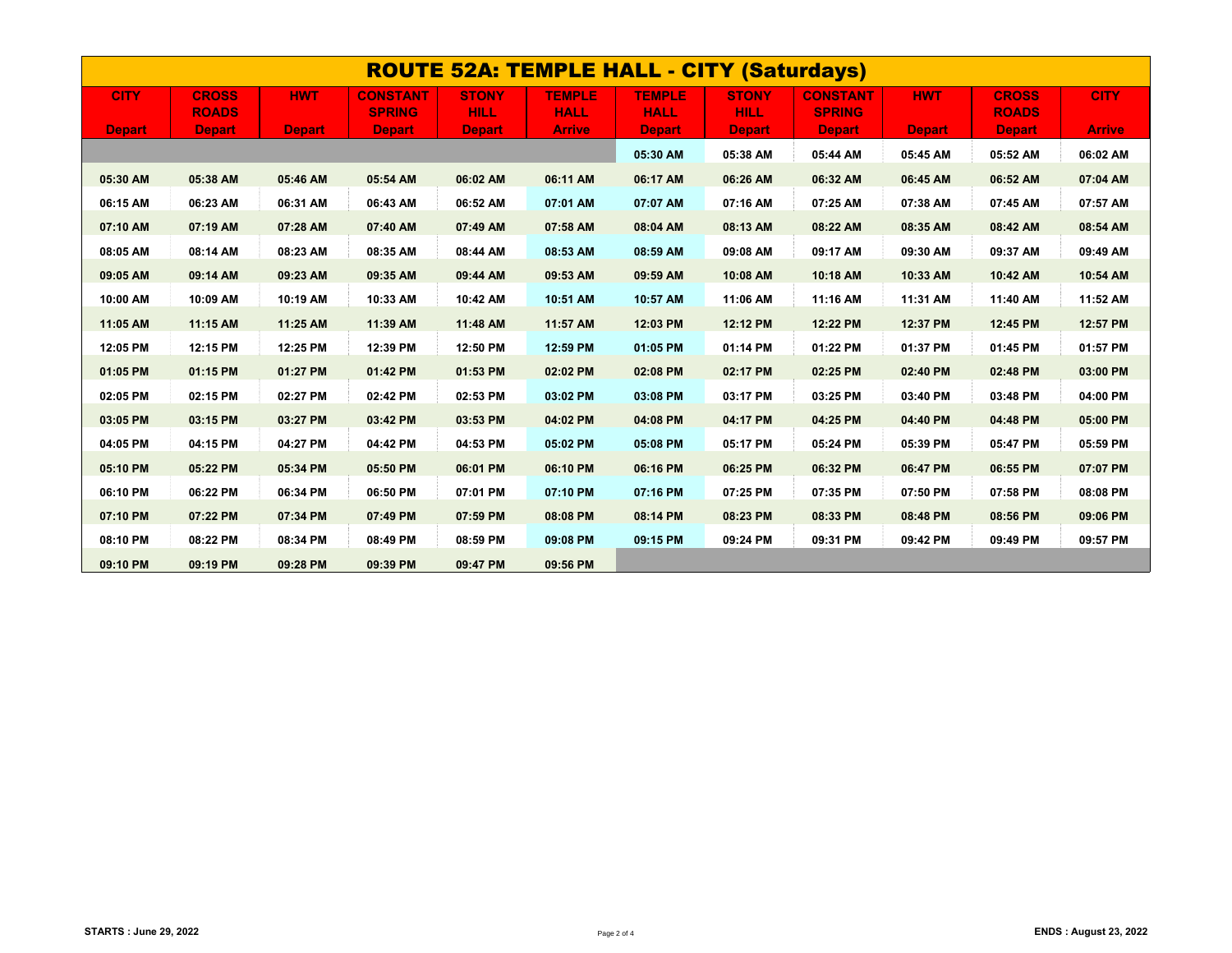| <b>ROUTE 52A: TEMPLE HALL - CITY (Sundays)</b> |               |               |                 |               |               |               |               |                 |               |               |               |  |
|------------------------------------------------|---------------|---------------|-----------------|---------------|---------------|---------------|---------------|-----------------|---------------|---------------|---------------|--|
| <b>CITY</b>                                    | <b>CROSS</b>  | <b>HWT</b>    | <b>CONSTANT</b> | <b>STONY</b>  | <b>TEMPLE</b> | <b>TEMPLE</b> | <b>STONY</b>  | <b>CONSTANT</b> | <b>HWT</b>    | <b>CROSS</b>  | <b>CITY</b>   |  |
|                                                | <b>ROADS</b>  |               | <b>SPRING</b>   | <b>HILL</b>   | <b>HALL</b>   | <b>HALL</b>   | <b>HILL</b>   | <b>SPRING</b>   |               | <b>ROADS</b>  |               |  |
| <b>Depart</b>                                  | <b>Depart</b> | <b>Depart</b> | <b>Depart</b>   | <b>Depart</b> | <b>Arrive</b> | <b>Depart</b> | <b>Depart</b> | <b>Depart</b>   | <b>Depart</b> | <b>Depart</b> | <b>Arrive</b> |  |
| 04:55 AM                                       | 05:01 AM      | 05:10 AM      | 05:18 AM        | 05:26 AM      | 05:35 AM      | 05:40 AM      | 05:49 AM      | 06:00 AM        | 06:10 AM      | 06:17 AM      | 06:23 AM      |  |
| 05:30 AM                                       | 05:36 AM      | 05:44 AM      | 05:52 AM        | 06:00 AM      | 06:09 AM      | 06:15 AM      | 06:24 AM      | 06:48 AM        | 07:21 AM      | 07:28 AM      | 07:36 AM      |  |
| 06:30 AM                                       | 06:36 AM      | 06:44 AM      | 06:56 AM        | 07:08 AM      | 07:17 AM      | 07:23 AM      | 07:32 AM      | 07:56 AM        | 08:29 AM      | 08:36 AM      | 08:44 AM      |  |
| 07:40 AM                                       | 07:46 AM      | 07:54 AM      | 08:06 AM        | 08:18 AM      | 08:27 AM      | 08:33 AM      | 08:42 AM      | 09:06 AM        | 09:39 AM      | 09:46 AM      | 09:54 AM      |  |
| 08:48 AM                                       | 08:54 AM      | 09:02 AM      | 09:14 AM        | 09:26 AM      | 09:35 AM      | 09:41 AM      | 09:50 AM      | 10:14 AM        | 10:47 AM      | 10:56 AM      | 11:04 AM      |  |
| 09:58 AM                                       | 10:04 AM      | 10:12 AM      | 10:24 AM        | 10:36 AM      | 10:45 AM      | 10:51 AM      | 11:00 AM      | 11:24 AM        | 11:57 AM      | 12:06 PM      | 12:14 PM      |  |
| 11:08 AM                                       | 11:14 AM      | 11:22 AM      | 11:34 AM        | 11:46 AM      | 11:55 AM      | 12:01 PM      | 12:10 PM      | 12:34 PM        | 01:07 PM      | 01:15 PM      | 01:23 PM      |  |
| 12:18 PM                                       | 12:24 PM      | 12:32 PM      | 12:47 PM        | 12:59 PM      | 01:08 PM      | 01:14 PM      | 01:23 PM      | 01:47 PM        | 02:20 PM      | 02:28 PM      | 02:36 PM      |  |
| 01:28 PM                                       | 01:34 PM      | 01:42 PM      | 01:57 PM        | 02:09 PM      | 02:18 PM      | 02:24 PM      | 02:33 PM      | 02:57 PM        | 03:30 PM      | 03:38 PM      | 03:46 PM      |  |
| 02:43 PM                                       | 02:49 PM      | 02:57 PM      | 03:12 PM        | 03:24 PM      | 03:33 PM      | 03:39 PM      | 03:48 PM      | 04:12 PM        | 04:45 PM      | 04:53 PM      | 05:01 PM      |  |
| 03:58 PM                                       | 04:04 PM      | 04:12 PM      | 04:27 PM        | 04:39 PM      | 04:48 PM      | 04:54 PM      | 05:03 PM      | 05:27 PM        | 06:00 PM      | 06:08 PM      | 06:16 PM      |  |
| 05:13 PM                                       | 05:19 PM      | 05:27 PM      | 05:42 PM        | 05:54 PM      | 06:03 PM      | 06:09 PM      | 06:18 PM      | 06:42 PM        | 07:15 PM      | 07:23 PM      | 07:31 PM      |  |
| 06:29 PM                                       | 06:35 PM      | 06:43 PM      | 06:58 PM        | 07:10 PM      | 07:19 PM      | 07:25 PM      | 07:34 PM      | 07:58 PM        | 08:31 PM      | 08:39 PM      | 08:47 PM      |  |
| 07:45 PM                                       | 07:51 PM      | 07:59 PM      | 08:11 PM        | 08:23 PM      | 08:32 PM      | 08:38 PM      | 08:47 PM      | 09:11 PM        | 09:44 PM      | 09:51 PM      | 09:59 PM      |  |
| 09:00 PM                                       | 09:06 PM      | 09:14 PM      | 09:26 PM        | 09:38 PM      | 09:47 PM      |               |               |                 |               |               |               |  |